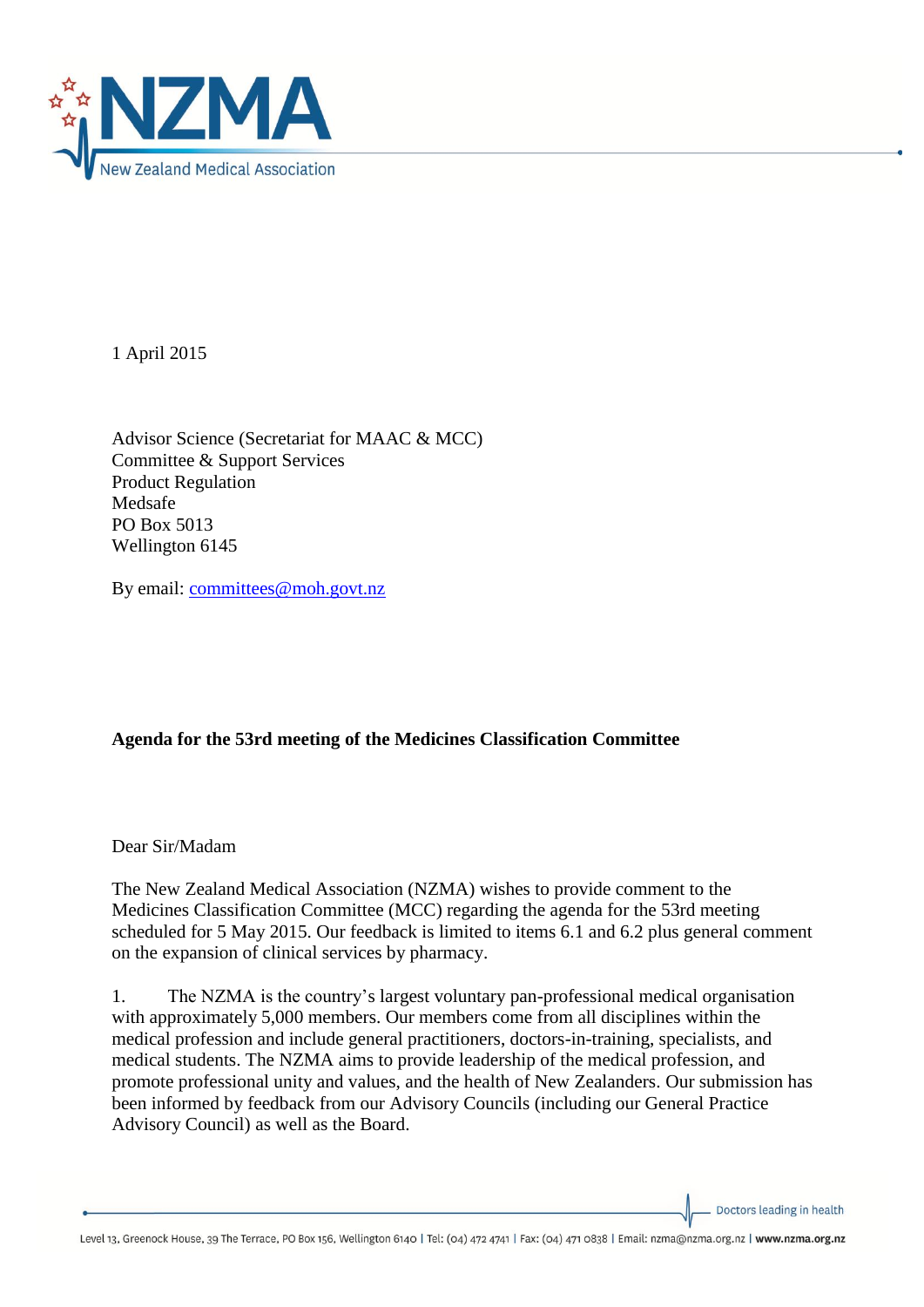### **Item 6.1 Nitrofurantoin – proposed reclassification from prescription medicine to restricted medicine (Green Cross Health Limited)**

2. We note that item 6.1 entails the proposed reclassification of nitrofurantoin from prescription medicine to restricted medicine for the treatment of uncomplicated cystitis in women aged 16–65 years by pharmacists that have underdone the training that was required to be able to supply trimethoprim. The NZMA is opposed to this proposal for the reasons outlined below.

3. We are concerned that the proposal may exacerbate antimicrobial resistance in the community through injudicious overuse by pharmacy (partly as a result of diagnostic imprecision). Antibiotic resistance is already a growing problem in New Zealand.<sup>1,2</sup> We note that if adopted, the proposal would enable pharmacists to supply two of the most common antibiotics used as empiric treatment for suspected urinary tract infections (UTIs). This would leave only norfloxacin and antibiotics based on urine testing available for practitioners of diagnostic medicine to use, to make a difference, if trimethoprim and nitrofurantoin use (and resistance) increase. As part of the NZMA's overall concerns, our General Practice Council also considers that nitrofurantoin is generally not as well tolerated or safe as a three day course of trimethoprim.

4. Some women presenting with UTI-like symptoms in general practice actually have alternative diagnoses (eg, sexually transmitted infection). Some women may have cystitis but no infection. Accordingly, the diagnosis of UTI and the decision to initiate treatment with antibiotics (as well as the choice of antibiotic) are not always straightforward. We believe that these decisions are best determined by a doctor in a general practice setting. An additional important aspect of a consultation in general practice is that it affords an opportunity to address other aspects of a patient's health and well being, something that it is difficult to envisage taking place in a pharmacy setting.

5. The proposal will not enhance integrated patient-centric care and, rather, has the potential to fragment care. While the proposal alludes to 'the importance of informing the patient's doctor of a nitrofurantoin supply', our association has some reservations as to whether (and how) this will be implemented in practice.

## **Item 6.2 Oral contraceptives – proposed reclassification from prescription medicine to restricted medicine (Green Cross Health Limited)**

6. We note that item 6.2 includes proposals for the reclassification from prescription medicine to restricted medicine for selected oral contraceptives to allow supply by a pharmacist who has successfully completed a training course for the supply of oral contraceptives and is complying with approved guidelines. The NZMA remains strongly opposed to these proposals for the reasons outlined below.

<sup>1</sup>  $1$  Thomas MG, Smith AJ, Tilyard M. Rising antimicrobial resistance: a strong reason to reduce excessive antimicrobial consumption in New Zealand.N Z Med J. 2014 May 23;127(1394):72–84. Available from: [https://www.nzma.org.nz/\\_\\_data/assets/pdf\\_file/0003/34662/content.pdf](https://www.nzma.org.nz/__data/assets/pdf_file/0003/34662/content.pdf)

<sup>&</sup>lt;sup>2</sup> Williamson DA, Heffernan H. The changing landscape of antimicrobial resistance in New Zealand. N Z Med J. 2014 Sep 26;127(1403):41–54. Available from: [https://www.nzma.org.nz/journal/read-the-journal/all](https://www.nzma.org.nz/journal/read-the-journal/all-issues/2010-2019/2014/vol-127-no-1403/6315)[issues/2010-2019/2014/vol-127-no-1403/6315](https://www.nzma.org.nz/journal/read-the-journal/all-issues/2010-2019/2014/vol-127-no-1403/6315)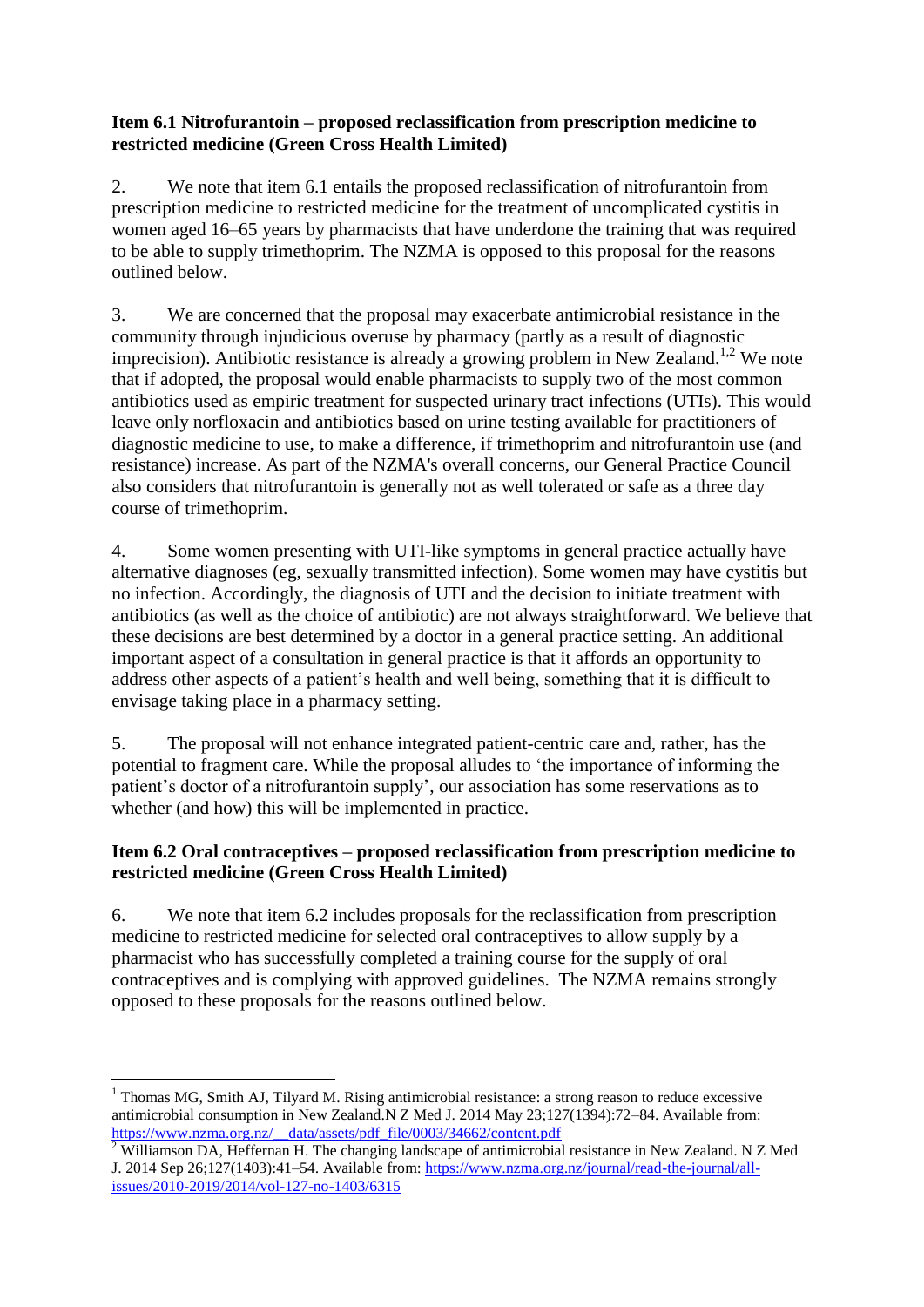7. We are not convinced that the requirement for a prescription constitutes a significant barrier to accessing oral contraceptives in New Zealand. Furthermore, we believe that any existing concerns about access to the oral contraceptive pill can be satisfactorily and safely addressed via a delegated collaborative model of prescribing, now available under the Medicines Amendment Act 2013.

8. One of the most important aspects of prescribing the oral contraceptive pill is the advice and counselling about its use and about sexual health in general, particularly for younger females. It is difficult to envisage how this can be done well in a pharmacy setting. It can sometimes be difficult even for experienced clinicians to broach sexual health when dealing with a young patient. In some cases, the patient will present asking for advice on contraception or sexually transmitted infections (STIs), but in the majority of cases, opportunistic intervention will be necessary. Yet on average, in our experience, teenagers are seen at general practice less than once a year. As such, the potential for opportunistic medical interactions, as well as the act of forming a therapeutic relationship with a medical practitioner at a time of personal change, is already low. It is still our view that the proposed reclassification would undermine the opportunity for opportunistic intervention and screening for at risk behaviours in an important patient group.

9. The use of oral contraceptives is also not without risks that must be carefully considered before they are used and during their use. For example, combined oral contraceptives increase the risk of stroke in women who suffer from migraines with aura. They should not be started by women of any age who suffer from migraine with aura.<sup>3</sup> Combined oral contraceptives also increase the risks of venous thromboembolism (VTE) and are contraindicated for women with a current or past history of VTE and best avoided for those at high risk.<sup>4</sup> Various drugs interact with oral contraceptives to potentially decrease their efficacy, and it is important that patients are fully aware of these. Before prescribing oral contraceptives, therefore, it is necessary to obtain a thorough medical history, including cardiovascular risk factors, concurrent medications, allergies, and health problems (past and current). In many instances, a physical examination may be indicated (eg, when there is a suspected STI). We are not convinced that the tick box checklists that pharmacists are supposed to use before supplying oral contraceptives as part of this proposal will necessarily capture the requisite information to ensure the safe use of these medicines.

10. Finally, we believe that the proposed reclassification of selected oral contraceptives from prescription to restricted medicines is likely to further fragment patient care with potentially serious consequences for patients, including unintended pregnancy or lifethreatening adverse events. We note that the pharmacist checklist forms as currently structured require the patient to opt in to inform their doctor of supply, a requirement that is not conducive to genuine integration with primary care.

# **General comment**

11. The NZMA has reservations that proposals seeking an expansion in clinical services by non-medical professions, including the two proposals discussed above, could undermine integration and compromise patient safety. We are also concerned about the underlying

1

 $3$  Roberts H. Combined oral contraceptive: issues for current users. BPJ April 2012(12):21–9. Available from [www.bpac.org.nz/BPJ/2008/April/docs/bpj12\\_contraceptive\\_pages\\_21-29.pdf](http://www.bpac.org.nz/BPJ/2008/April/docs/bpj12_contraceptive_pages_21-29.pdf)<br><sup>4</sup> Ibid